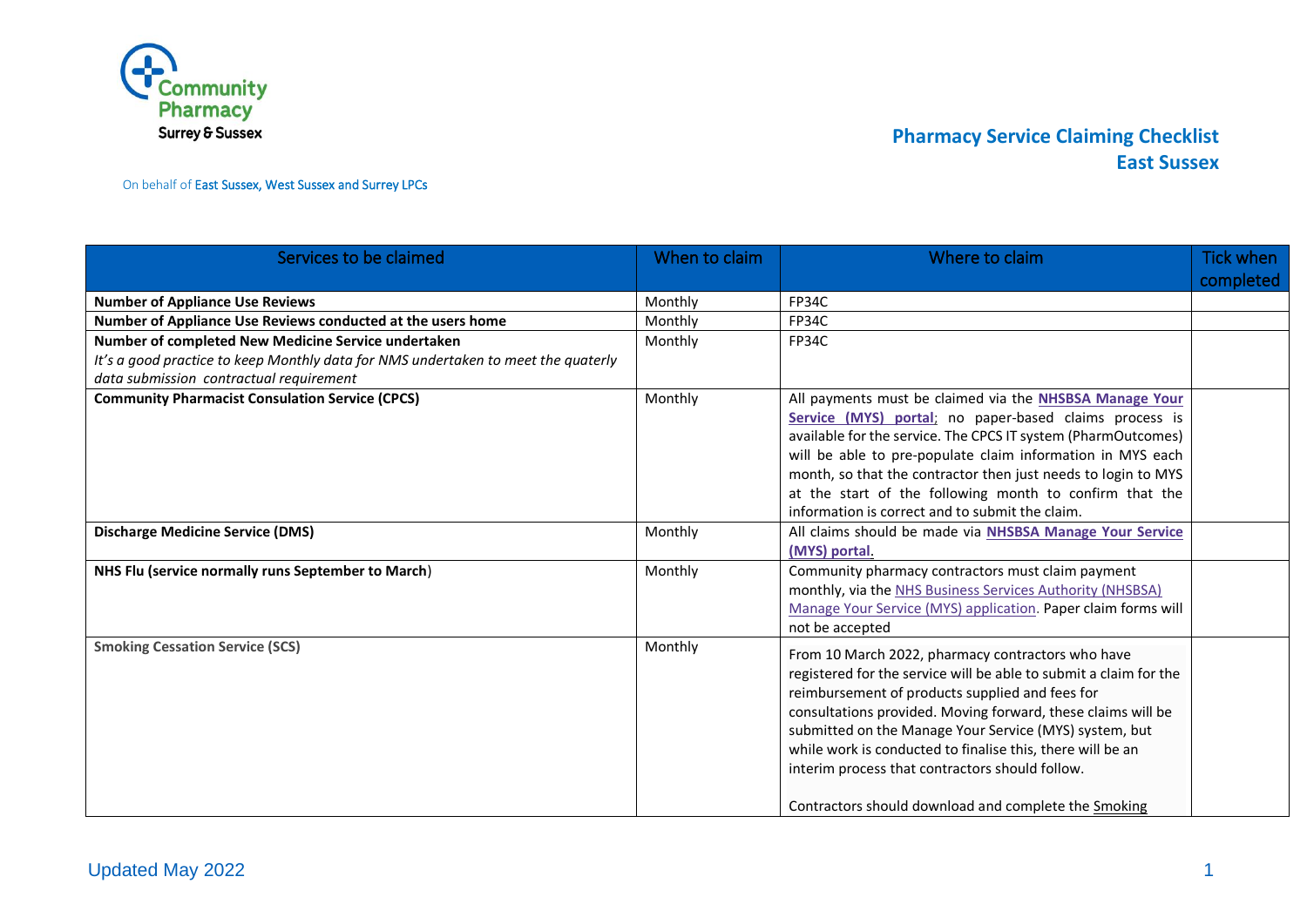|                                                                                                                                                                                                                                                                                                                                                                                                                                                                       |                                      | Cessation Service claim form (Excel: 38KB). They should send<br>it to nhsbsa.mys@nhs.net by the 5th day of the month<br>following the month the claim was made for. For<br>example, claims in March 2022 should be submitted by 5 April<br>2022.<br>Reimbursement for products supplied and consultations<br>provided will take place in the prescription month of when<br>the claims were submitted. For example, claims in March<br>2022 will be reimbursed alongside the March 2022<br>prescription month. |  |
|-----------------------------------------------------------------------------------------------------------------------------------------------------------------------------------------------------------------------------------------------------------------------------------------------------------------------------------------------------------------------------------------------------------------------------------------------------------------------|--------------------------------------|---------------------------------------------------------------------------------------------------------------------------------------------------------------------------------------------------------------------------------------------------------------------------------------------------------------------------------------------------------------------------------------------------------------------------------------------------------------------------------------------------------------|--|
| <b>Hypertensive Case Finding Service</b>                                                                                                                                                                                                                                                                                                                                                                                                                              | Monthly                              | All payments must be claimed via the NHSBSA Manage Your<br>Service (MYS) portal                                                                                                                                                                                                                                                                                                                                                                                                                               |  |
| <b>Hepatitis C Antibody Testing Service</b>                                                                                                                                                                                                                                                                                                                                                                                                                           | Monthly                              | Community pharmacy contractors must claim payment<br>monthly, via the NHS Business Services Authority (NHSBSA)<br>Manage Your Service (MYS) application.                                                                                                                                                                                                                                                                                                                                                      |  |
| All Public Health commisioned services via East Sussex County Council<br>Stop Smoking Service, Varenicline PGD, Emergency Hormonal Contraception,<br>Chlamydia treatment, Condom Supply, Chlamydia/ Gonorrhoea Self Test & NHS<br>healthchecks<br>All Substance misuse service commissioned by CGL: Take Home Naloxone,<br><b>Supervised Consumption and Needle Exchange.</b><br>Good Practice to enter each consulation onto PharmOutcomes during the<br>appointment | By 5 <sup>th</sup> of every<br>month | All claims to be made via PharmOutcomes                                                                                                                                                                                                                                                                                                                                                                                                                                                                       |  |
| <b>Palliative Care Service</b><br>Good practice to keep the Palliative Care stock separated in the CD cabinet as the<br>out of date drugs are claimed via CCG under this service                                                                                                                                                                                                                                                                                      | Annually                             | All paper work to be send to the CCG                                                                                                                                                                                                                                                                                                                                                                                                                                                                          |  |
| <b>Specials &amp; Unlicensed Medicines Records</b><br>Contractor shall send a copy of the appropriately endorsed COA/COC/invoice to the<br>local NHS England team of the prescriber allowing the local NHS England team to<br>match expenditure to the special supplied. All patient identifiable data to be<br>removed prior to sending to NHS England team. This is a contractual requirement.                                                                      | Monthly                              | Local NHS England Team                                                                                                                                                                                                                                                                                                                                                                                                                                                                                        |  |
| <b>Private Controlled Drug Prescriptions</b><br>It is good practice to keep a copy of prescription in store as a record of dispensing                                                                                                                                                                                                                                                                                                                                 | Monthly                              | FP34PCD<br>https://www.nhsbsa.nhs.uk/sites/default/files/2017-<br>03/FP34PCDv6.pdf                                                                                                                                                                                                                                                                                                                                                                                                                            |  |

**For further advice and support from Community Pharmacy Surrey & Sussex Team, please contact us by:**